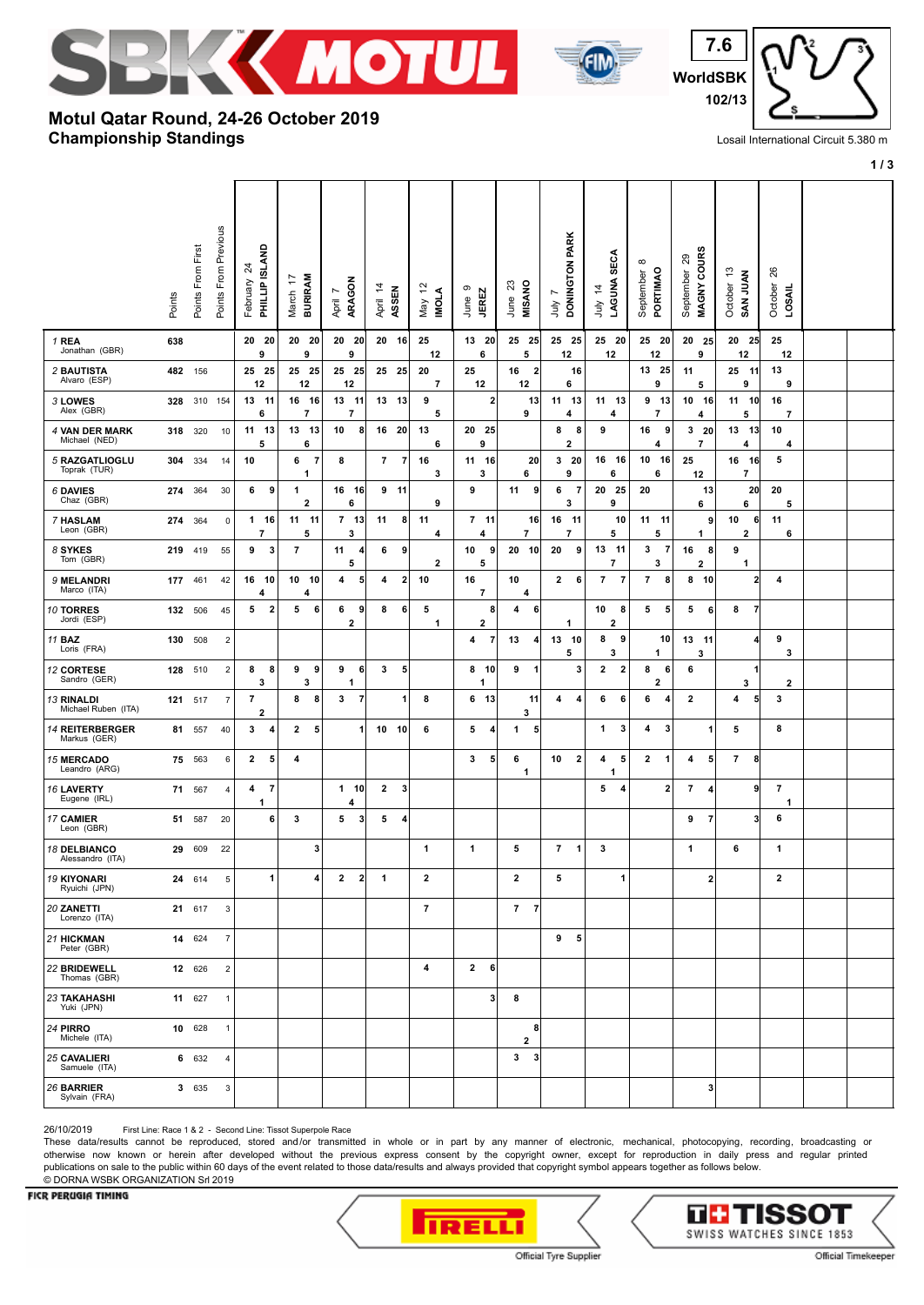





## **Championship Standings Motul Qatar Round, 24-26 October 2019**

Losail International Circuit 5.380 m

**2 / 3**

| Previous<br>Points From First<br>From<br>Points<br>Points         | e<br>24<br><u>ය</u><br>Ę<br>₽<br>February<br>emma<br>Hi<br><b>BURIR</b><br>March | ARAGON<br>$\dot{z}$<br>ASSEN<br>$\overline{ }$<br>April<br>April | 5,<br>∢<br>low<br>Viay | <b>MISANO</b><br>23<br>$\sigma$<br><b>JEREZ</b><br>June<br>June | DONINGTON PARK<br>SECA<br>LAGUNA<br>$\overline{4}$<br>$\sim$<br>λη<br>È | $\infty$<br>PORTIMAO<br>September | <b>COURS</b><br>29<br>September<br><b>MAGNY</b> | ო<br>October<br>$\Rightarrow$<br>SAN | 26<br>October<br><b>LOSAIL</b> |  |
|-------------------------------------------------------------------|----------------------------------------------------------------------------------|------------------------------------------------------------------|------------------------|-----------------------------------------------------------------|-------------------------------------------------------------------------|-----------------------------------|-------------------------------------------------|--------------------------------------|--------------------------------|--|
| 635<br>$\mathbf{3}$<br>27 BARBERA<br>$\mathbf 0$<br>Hector (ESP)  |                                                                                  |                                                                  | 3                      |                                                                 |                                                                         |                                   |                                                 |                                      |                                |  |
| <b>28 TAKAHASHI</b><br>637<br>1<br>$\overline{2}$<br>Takumi (JPN) |                                                                                  |                                                                  |                        |                                                                 |                                                                         |                                   |                                                 |                                      |                                |  |

26/10/2019 First Line: Race 1 & 2 - Second Line: Tissot Superpole Race

These data/results cannot be reproduced, stored and/or transmitted in whole or in part by any manner of electronic, mechanical, photocopying, recording, broadcasting or otherwise now known or herein after developed without the previous express consent by the copyright owner, except for reproduction in daily press and regular printed publications on sale to the public within 60 days of the event related to those data/results and always provided that copyright symbol appears together as follows below. © DORNA WSBK ORGANIZATION Srl 2019

FICR PERUGIA TIMING





Official Tyre Supplier

Official Timekeeper